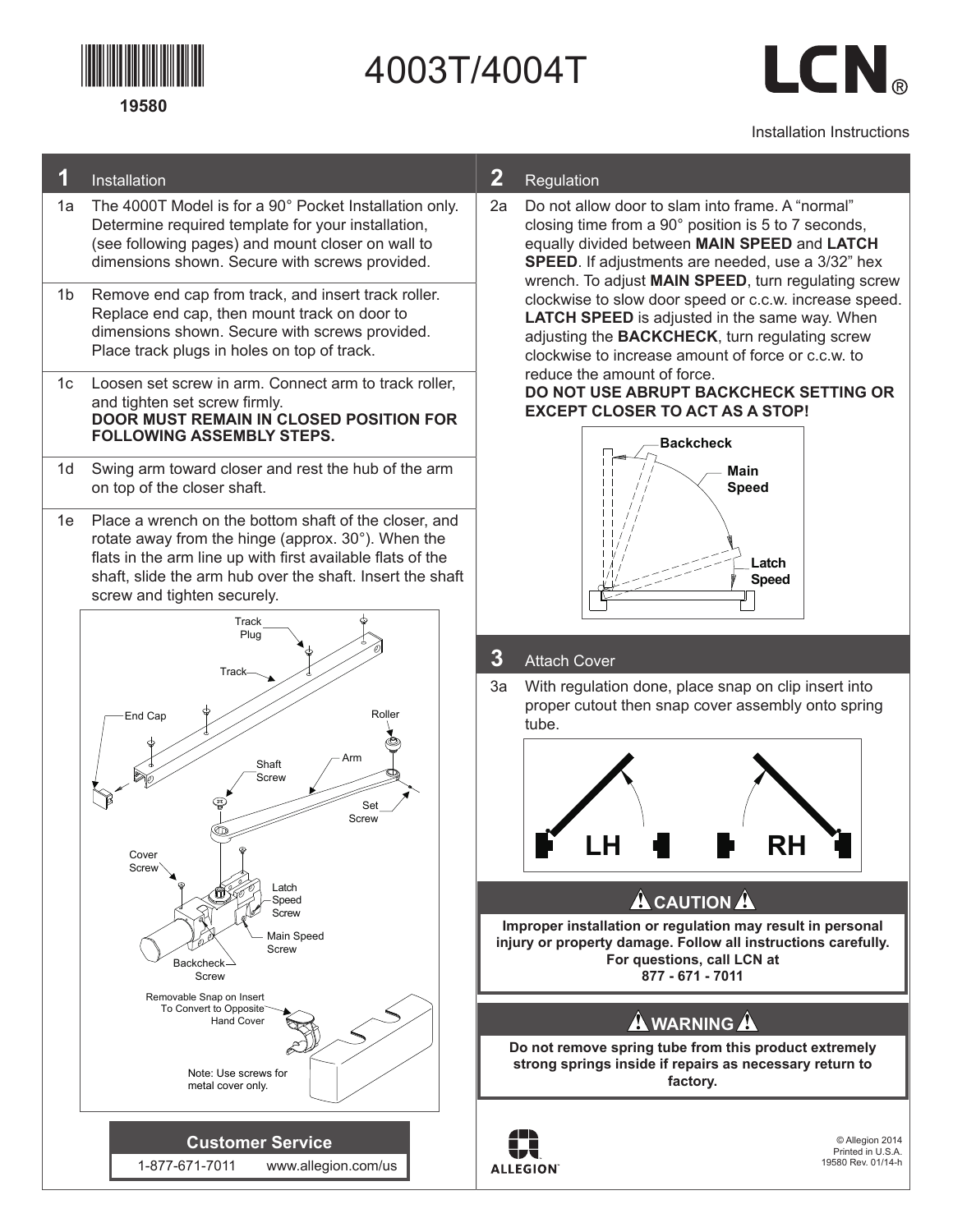

4000T PULL SIDE MOUNT FOR 90° INSTALLATION

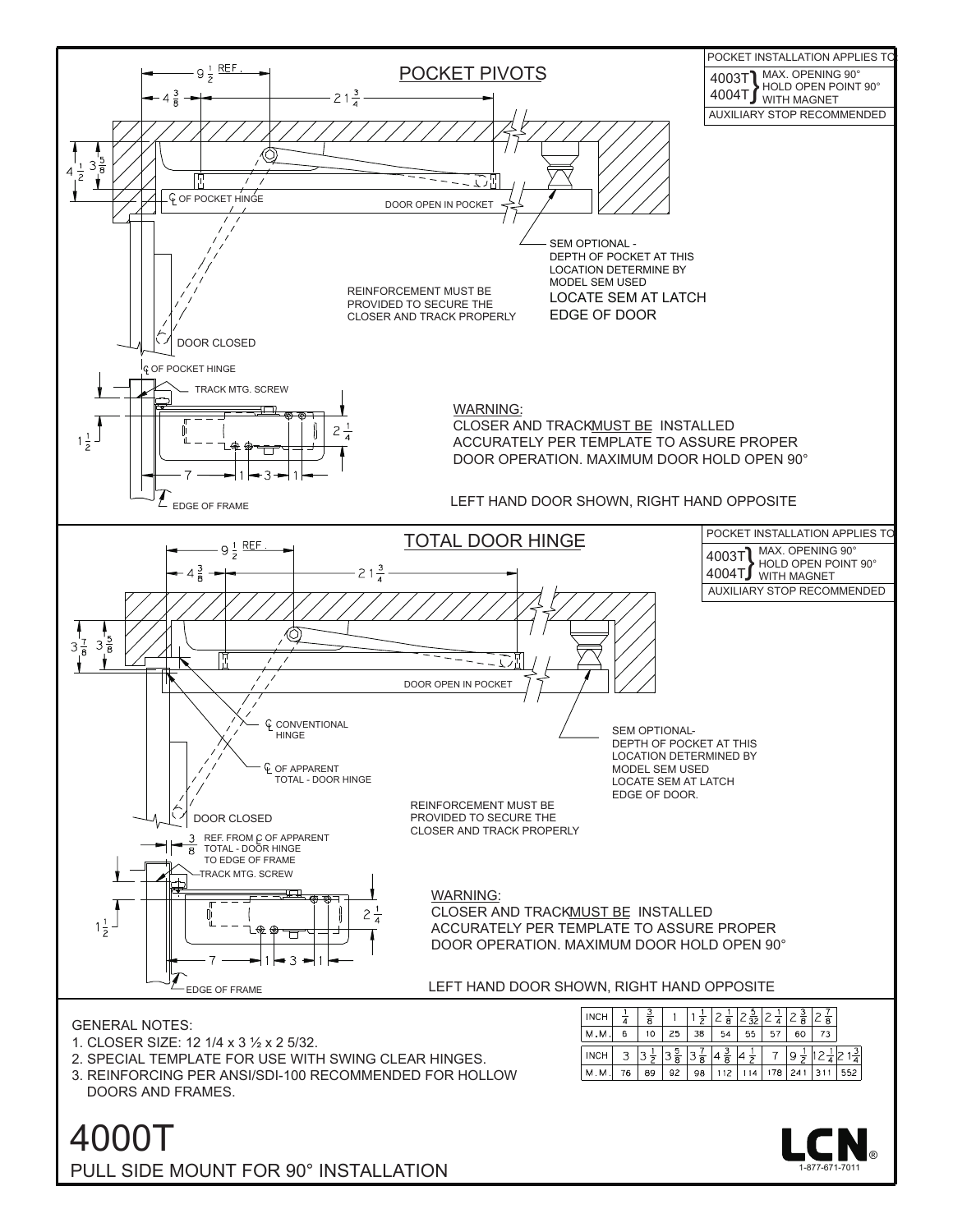

4000T PULL SIDE MOUNT FOR 90° INSTALLATION

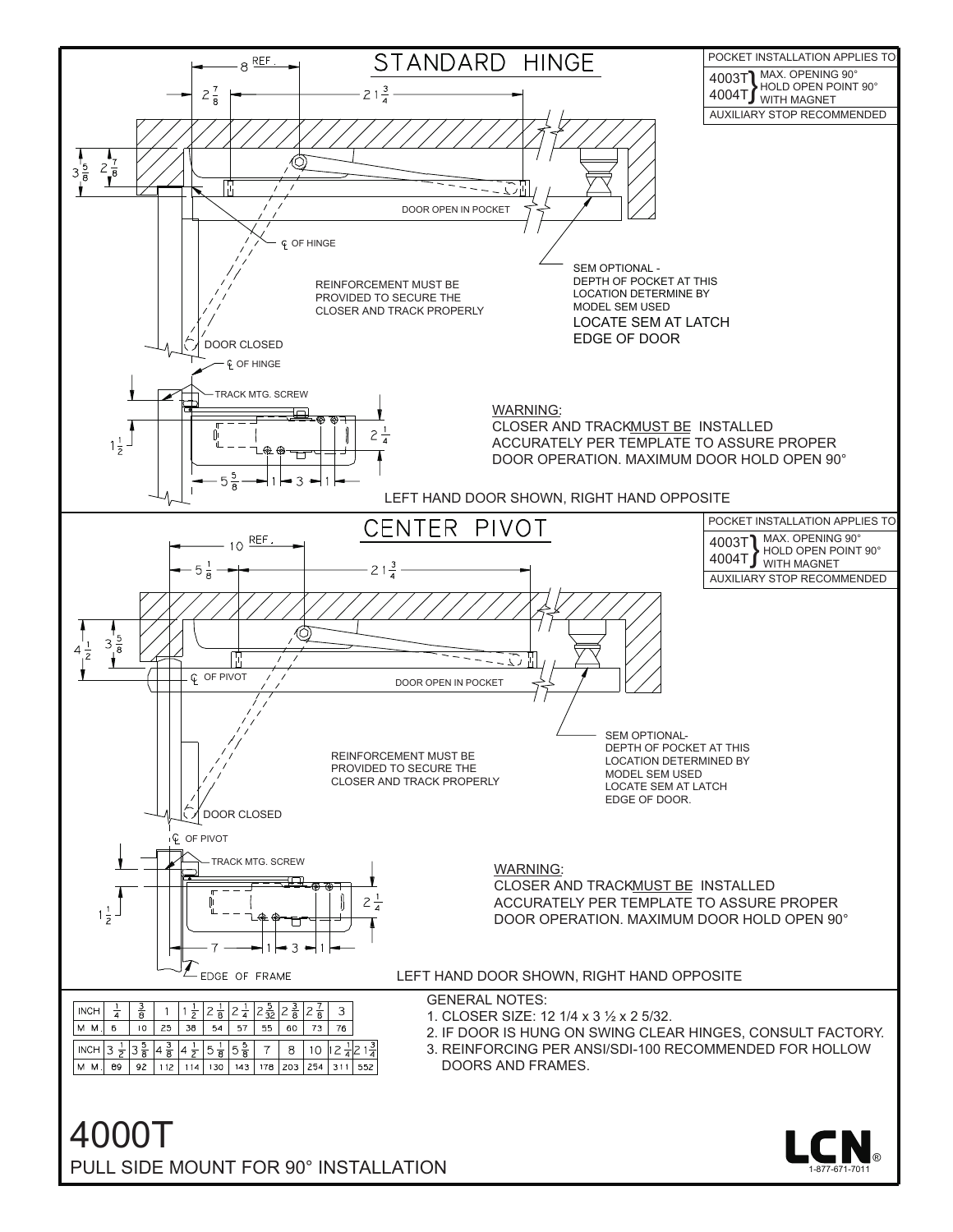